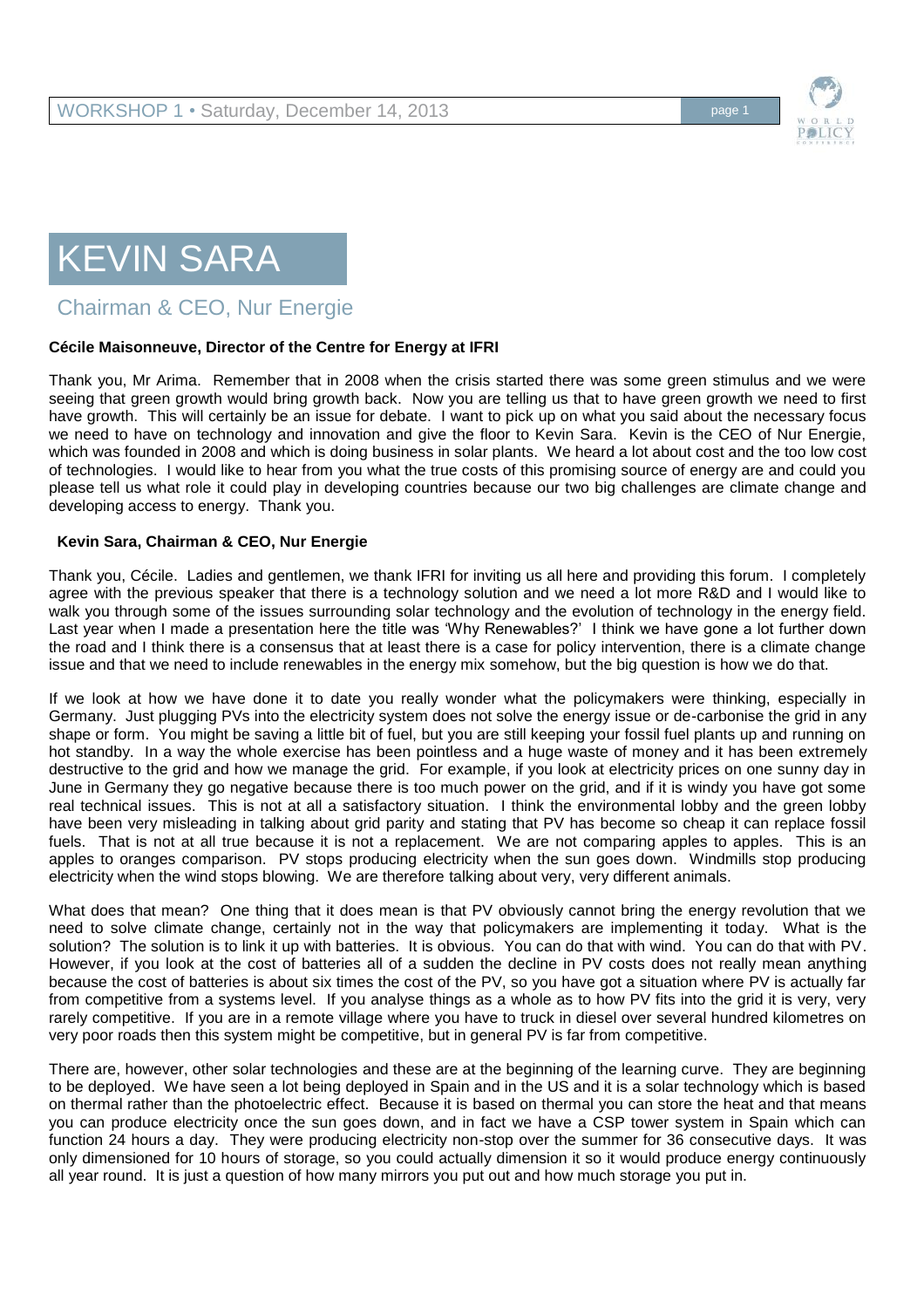

What we are seeing with CSP, which is really at the beginning of its lifecycle, is a decline in prices. In Morocco there has been a very large international tender at Ouarzazate and the Moroccans were actually surprised at how low the prices were. It still has to be subsidised, as their fossil fuel is subsidised by the way, but it is one-third of the subsidy they were expecting, so they can do a lot more solar with their budget and they are seeing a continuous downward pressure on price.

Our company is developing a CSP plant on the island of Crete and we are starting to get bids in on that and one thing that is happening which is quite extraordinary and a major development in this industry is that the Chinese are entering the CSP market and they are doing the same thing to the prices as they did in the PV market. We are getting prices close to half of what we are getting from Spanish and US suppliers. We are waiting for a revolution and there is a possibility that this will be a real revolution in the energy system. A lot of people understand this and a lot of policymakers, especially in multilateral institutions such as the World Bank, the African Development Bank, the development banks in Germany and France, are supporting the CSP projects because they know it is a long-term energy solution for the planet.

There are limitations and one of the biggest limitations is geography. Use of this technology really makes sense in the area known as the sunbelt. The solar intensity in these areas is sufficient to run a CSP plant. It is a marginal technology for Europe and even for the United States. You cannot get the kind of economic performance there that you can get in the Sahara Desert or some of the deserts of South Africa or Australia. Who is going to develop this technology then? It is not a natural technology for the Europeans, or even the US, to jump on. It is marginal. However, the potential is there. The resource is there in these geographic areas. However, it is very similar to where the fossil fuels are distributed. They are in areas where there is not necessarily the technology to exploit them and it has required international cooperation to go in there and extract these resources. The same will be true for renewable resources.

Desertec produced a famous slide showing a blue square in the middle of the Sahara which is enough to power the entire planet. The potential is there, but the question is how to access it. We think that one way of accessing it is highvoltage DC transmission lines. If we can build gas pipelines under the Mediterranean and under the Baltic Sea we can certainly lay high-voltage DC cables under the Mediterranean. This is not a technological miracle. We have done the engineering and the pre-feasibility studies. This works and it is economical. We are talking to our first clients in Europe and I can tell you that our biggest challenge is not technical. It is political and regulatory. The regulations are just not set up to transport electricity over long distances. In fact, European policy is going in the opposite direction with market coupling. We are trying to reserve long-term capacity and the regulators are saying, 'No, you cannot. This is a day-ahead market.' There are therefore huge issues that need to be addressed by Brussels and the national regulators.

The other challenge is political and getting the Tunisian government to understand that they cannot cut the same deal that they have with our friends in fossil fuels. We do not have the margins available to give them 50% of the revenues. We just do not have it. It has taken a lot of education, but we now have a comprehensive export law which has been put before Parliament, so if Parliament actually means anything in Tunisia we will one day have a law.

There is another application of this technology. What we are seeing, especially with the new market entrance in China, is that they have managed to scale down this technology as opposed to scaling it up. The tendency with suppliers in Spain and the US has been to go for bigger and bigger power plants to get efficiencies, but the problem is that that excludes so much of the market. You need huge amounts of land and you need huge investments in transmission infrastructure. Some Chinese companies have looked to see if they could scale this down so they could deploy this without having to do the investments in the grid infrastructure. A Turkish company is doing likewise. Being able to go and put in a one-, two- or three-megawatt system with storage, without having to do grid upgrades, on the edge of a town or city in a very hot area is extremely attractive. You could probably plug right into the distribution network. This is an extremely interesting market opportunity and we are writing a business plan right now to try to role this technology out in sub-Saharan Africa.

This is how we can implement the energy revolution: to use CSP solar with storage and export projects from areas where there is high sun to the areas of high demand using extremely well proven high-voltage DC cable technology